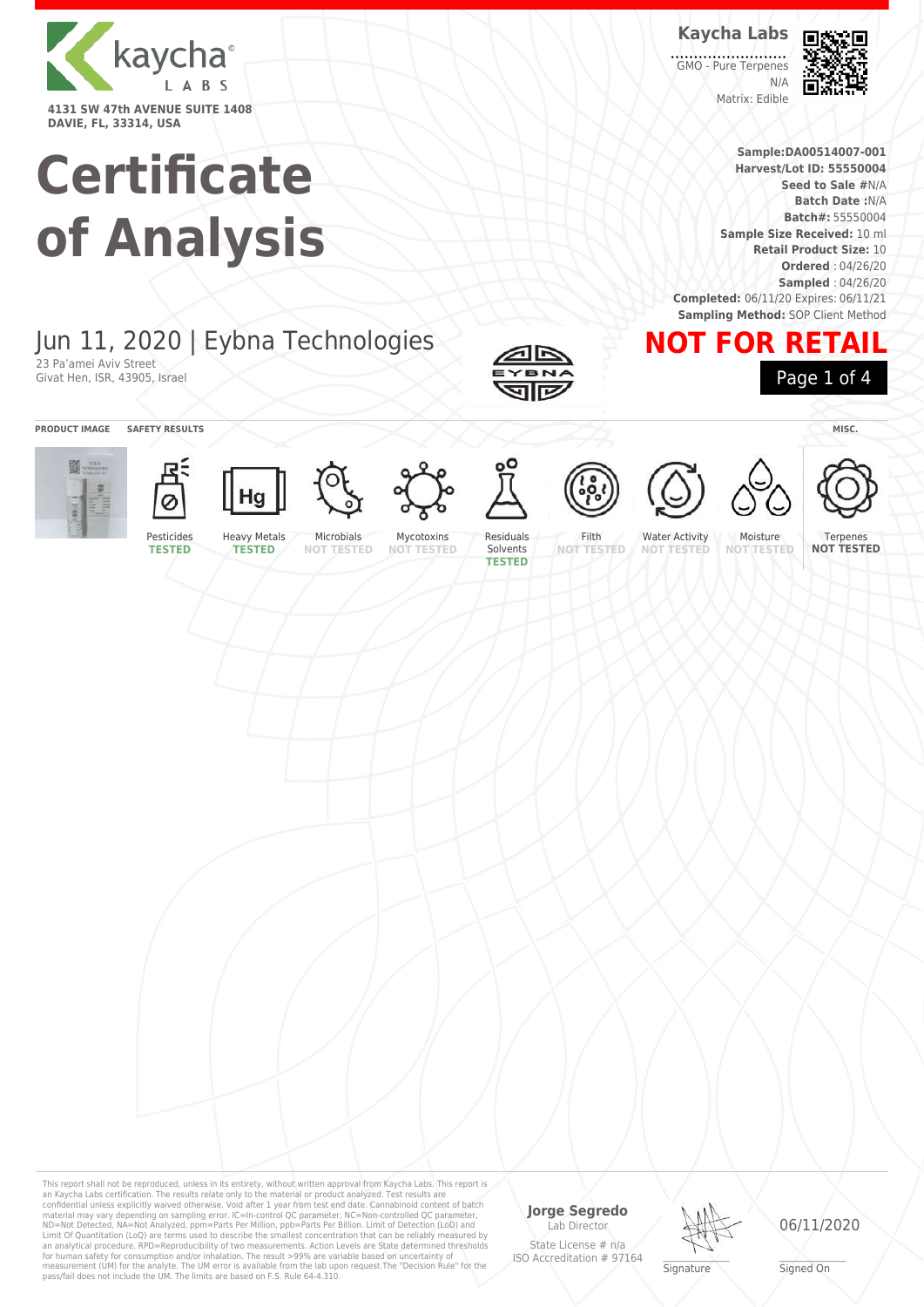

**4131 SW 47th AVENUE SUITE 1408 DAVIE, FL, 33314, USA**

**Kaycha Labs**

GMO - Pure Terpenes N/A Matrix : Edible



### **Certificate of Analysis NOT FOR RETAIL**

#### **Eybna Technologies**

23 Pa'amei Aviv Street Givat Hen, ISR, 43905, Israel **Telephone:** +972507305819 **Email:**lior@eybna.com

**Sample :DA00514007-001 Harvest/LOT ID:55550004 Batch# :** 55550004 **Sampled :** 04/26/20

**Ordered :** 04/26/20

**Sample Size Received :** 10 ml **Completed :** 06/11/20**Expires:** 06/11/21 **Sample Method : SOP Client Method** 

Page 2 of 4



### **Pesticides TESTED**

|                             |       |     | <b>Action Level</b> | Result    |
|-----------------------------|-------|-----|---------------------|-----------|
| <b>ABAMECTIN B1A</b>        | 0.01  | ppm |                     | <b>ND</b> |
| <b>ACEPHATE</b>             | 0.01  | ppm |                     | <b>ND</b> |
| <b>ACEQUINOCYL</b>          | 0.01  | ppm |                     | <b>ND</b> |
| <b>ACETAMIPRID</b>          | 0.01  | ppm |                     | <b>ND</b> |
| <b>ALDICARB</b>             | 0.01  | ppm |                     | <b>ND</b> |
| <b>AZOXYSTROBIN</b>         | 0.01  | ppm |                     | <b>ND</b> |
| <b>BIFENAZATE</b>           | 0.01  | ppm |                     | <b>ND</b> |
| <b>BIFENTHRIN</b>           | 0.01  | ppm |                     | <b>ND</b> |
| <b>BOSCALID</b>             | 0.01  | PPM |                     | <b>ND</b> |
| <b>CARBARYL</b>             | 0.05  | ppm |                     | <b>ND</b> |
| <b>CARBOFURAN</b>           | 0.01  | ppm |                     | <b>ND</b> |
| <b>CHLORANTRANILIPROLE</b>  | 0.1   | ppm |                     | <b>ND</b> |
| <b>CHLORMEQUAT CHLORIDE</b> | 0.05  | ppm |                     | <b>ND</b> |
| <b>CHLORPYRIFOS</b>         | 0.01  | ppm |                     | <b>ND</b> |
| <b>CLOFENTEZINE</b>         | 0.02  | ppm |                     | <b>ND</b> |
| <b>COUMAPHOS</b>            | 0.01  | ppm |                     | <b>ND</b> |
| <b>DAMINOZIDE</b>           | 0.01  | ppm |                     | <b>ND</b> |
| <b>DIAZANON</b>             | 0.01  | ppm |                     | <b>ND</b> |
| <b>DICHLORVOS</b>           | 0.01  | ppm |                     | <b>ND</b> |
| <b>DIMETHOATE</b>           | 0.01  | ppm |                     | <b>ND</b> |
| <b>DIMETHOMORPH</b>         | 0.02  | ppm |                     | <b>ND</b> |
| <b>ETHOPROPHOS</b>          | 0.01  | ppm |                     | <b>ND</b> |
| <b>ETOFENPROX</b>           | 0.01  | ppm |                     | <b>ND</b> |
| <b>ETOXAZOLE</b>            | 0.01  | ppm |                     | <b>ND</b> |
| <b>FENHEXAMID</b>           | 0.01  | ppm |                     | <b>ND</b> |
| <b>FENOXYCARB</b>           | 0.01  | ppm |                     | <b>ND</b> |
| <b>FENPYROXIMATE</b>        | 0.01  | ppm |                     | <b>ND</b> |
| <b>FIPRONIL</b>             | 0.01  | ppm |                     | <b>ND</b> |
| <b>FLONICAMID</b>           | 0.01  | ppm |                     | <b>ND</b> |
| <b>FLUDIOXONIL</b>          | 0.01  | ppm |                     | <b>ND</b> |
| <b>HEXYTHIAZOX</b>          | 0.01  | ppm |                     | <b>ND</b> |
| <b>IMAZALIL</b>             | 0.01  | ppm |                     | <b>ND</b> |
| <b>IMIDACLOPRID</b>         | 0.04  | ppm |                     | <b>ND</b> |
| <b>KRESOXIM-METHYL</b>      | 0.01  | ppm |                     | ND.       |
| <b>MALATHION</b>            | 0.02  | ppm |                     | <b>ND</b> |
| <b>METALAXYL</b>            | 0.01  | ppm |                     | <b>ND</b> |
| <b>METHIOCARB</b>           | 0.01  | ppm |                     | <b>ND</b> |
| <b>METHOMYL</b>             | 0.01  | ppm |                     | <b>ND</b> |
| <b>METHYL PARATHION</b>     | 0.005 | ppm |                     | <b>ND</b> |
| <b>MEVINPHOS</b>            | 0.01  | ppm |                     | <b>ND</b> |
| <b>MYCLOBUTANIL</b>         | 0.01  | ppm |                     | <b>ND</b> |
| <b>NALED</b>                | 0.025 | ppm |                     | <b>ND</b> |
| <b>OXAMYL</b>               | 0.05  | ppm |                     | <b>ND</b> |
| <b>PACLOBUTRAZOL</b>        | 0.01  | ppm |                     | <b>ND</b> |
| <b>PHOSMET</b>              | 0.01  | ppm |                     | <b>ND</b> |
| <b>PIPERONYL BUTOXIDE</b>   | 0.1   | ppm |                     | <b>ND</b> |

| <b>Pesticides</b>                        | <b>LOD</b>        | <b>Units</b>                                | <b>Action Level</b>         | <b>Result</b> |               |
|------------------------------------------|-------------------|---------------------------------------------|-----------------------------|---------------|---------------|
| <b>PRALLETHRIN</b>                       | 0.01              | ppm                                         |                             | <b>ND</b>     |               |
| <b>PROPICONAZOLE</b>                     | 0.01              | ppm                                         |                             | <b>ND</b>     |               |
| <b>PROPOXUR</b>                          | 0.01              | ppm                                         |                             | <b>ND</b>     |               |
| <b>PYRETHRINS</b>                        | 0.05              | ppm                                         |                             | <b>ND</b>     |               |
| <b>PYRIDABEN</b>                         | 0.02              | ppm                                         |                             | <b>ND</b>     |               |
| <b>SPINETORAM</b>                        | 0.02              | <b>PPM</b>                                  |                             | <b>ND</b>     |               |
| <b>SPIROMESIFEN</b>                      | 0.01              | ppm                                         |                             | <b>ND</b>     |               |
| <b>SPIROTETRAMAT</b>                     | 0.01              | ppm                                         |                             | <b>ND</b>     |               |
| <b>SPIROXAMINE</b>                       | 0.01              | ppm                                         |                             | <b>ND</b>     |               |
| <b>TEBUCONAZOLE</b>                      | 0.01              | ppm                                         |                             | <b>ND</b>     |               |
| <b>THIACLOPRID</b>                       | 0.01              | ppm                                         |                             | <b>ND</b>     |               |
| <b>THIAMETHOXAM</b>                      | 0.05              | ppm                                         |                             | <b>ND</b>     |               |
| TOTAL CONTAMINANT LOAD 0<br>(PESTICIDES) |                   | PPM                                         |                             | <b>ND</b>     |               |
| <b>TOTAL PERMETHRIN</b>                  | 0.01              | ppm                                         |                             | <b>ND</b>     |               |
| <b>TOTAL SPINOSAD</b>                    | 0.01              | ppm                                         |                             | <b>ND</b>     |               |
| <b>TRIFLOXYSTROBIN</b>                   | 0.01              | ppm                                         |                             | <b>ND</b>     |               |
| 뵎                                        | <b>Pesticides</b> |                                             |                             |               | <b>TESTED</b> |
| Analyzed by<br>56                        | Weight<br>1.0053g | <b>Extraction date</b><br>05/14/20 11:05:11 | <b>Extracted By</b><br>1082 |               |               |

| Reagent                        |                                         | <b>Dilution</b>                                                         | Consums, ID |      |
|--------------------------------|-----------------------------------------|-------------------------------------------------------------------------|-------------|------|
| Batch Date: 05/14/20 09:13:13  |                                         |                                                                         |             |      |
|                                | Instrument Used : DA-LCMS-002 DER (PES) |                                                                         |             |      |
| Analytical Batch - DA012419PES |                                         |                                                                         |             |      |
|                                |                                         | Analysis Method - SOP.T.30.065, SOP.T.40.065, SOP.T.30.065, SOP.T40.070 |             |      |
| 56                             | 1.0053a                                 | 05/14/20 11:05:11                                                       |             | 1082 |

| Reagent                               | Dilution | Consums, ID                             |
|---------------------------------------|----------|-----------------------------------------|
| 050820.02                             | 10       | 280678841                               |
| 051120,R24                            |          | 76262-590                               |
| 041720.03<br>051420,R13<br>051420,R14 |          |                                         |
| .<br>.                                |          | and the state of<br>- -<br>and the con- |

Pesticide screen is performed using LC-MS which can screen down to below single digit ppb concentrations<br>for regulated Pesticides. Currently we analyze for 67 Pesticides. (Method: SOP.T.30.060 Sample Preparation<br>for Pestic Volatile Pesticide screening is performed using GC-MS which can screen down to below single digit ppb concentrations for regulated Pesticides. Analytes marked with an asterisk were tested using GC-MS.

This report shall not be reproduced, unless in its entirety, without written approval from Kaycha Labs. This report is<br>an Kaycha Labs certification. The results relate only to the materal or product analyzed. Test results

**Jorge Segredo** Lab Director State License # n/a

ISO Accreditation # 97164



06/11/2020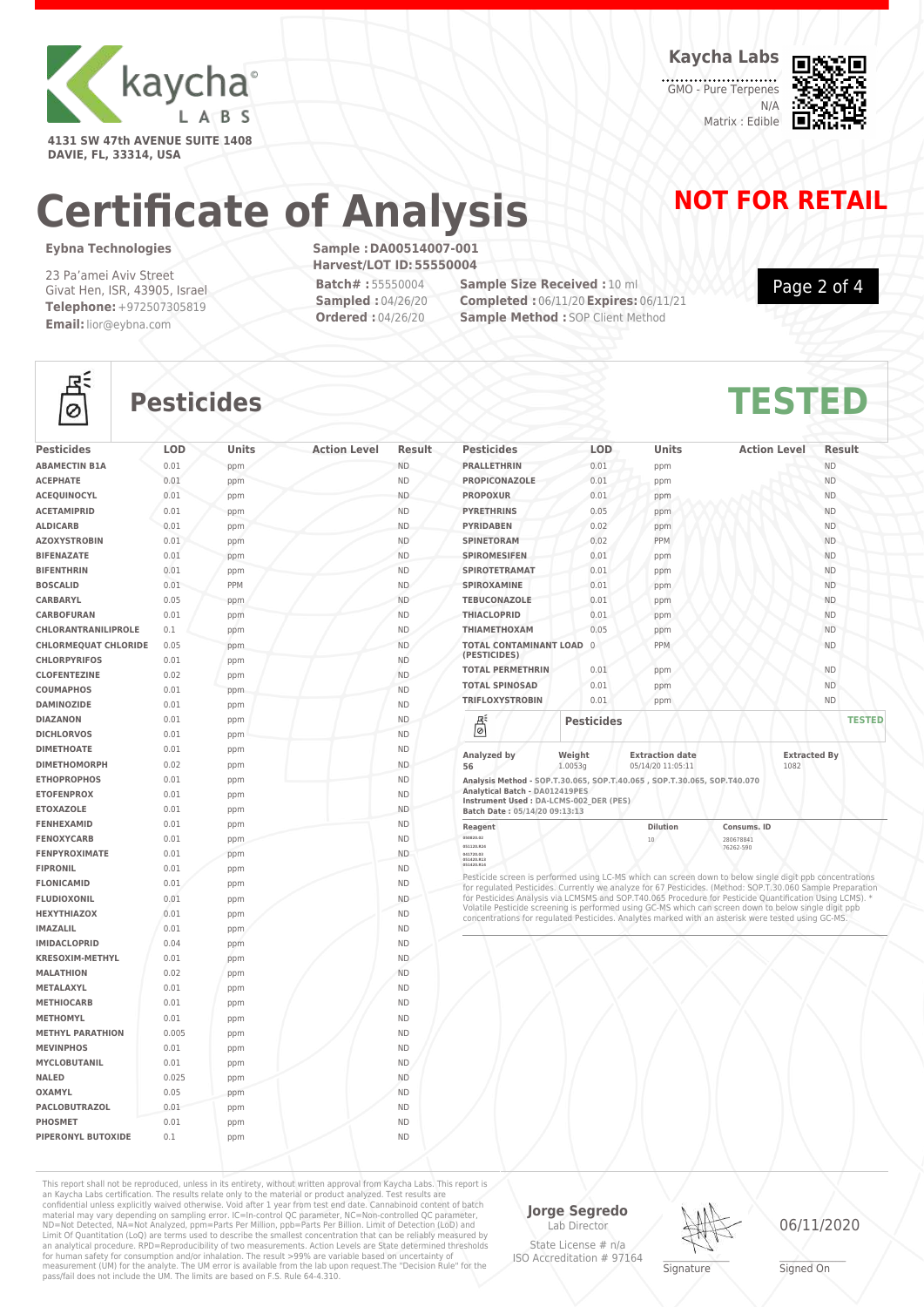

**DAVIE, FL, 33314, USA**

**Kaycha Labs**

GMO - Pure Terpenes N/A Matrix : Edible



Page 3 of 4

## **Certificate of Analysis NOT FOR RETAIL**

#### **Eybna Technologies**

23 Pa'amei Aviv Street Givat Hen, ISR, 43905, Israel **Telephone:** +972507305819 **Email:**lior@eybna.com

**Sample :DA00514007-001 Harvest/LOT ID:55550004 Batch# :** 55550004 **Sampled :** 04/26/20 **Ordered :** 04/26/20

**Sample Size Received :** 10 ml **Completed :** 06/11/20**Expires:** 06/11/21 **Sample Method : SOP Client Method** 

å



**Residual Solvents TESTE** 

**ETHYL ETHER** 50 ppm **R&D** ND **ETHYLENE OXIDE** 0.5 ppm **R&D** ND **HEPTANE** 500 ppm **R&D** ND **METHANOL** 25 ppm **R&D** 135.862 **N-HEXANE** 25 ppm **R&D** ND **PENTANES (N-PENTANE)** 75 ppm **R&D** ND **PROPANE** 500 ppm **R&D** ND **TOLUENE** 15 ppm **R&D** 263.213 **TOTAL XYLENES** 15 ppm **R&D** ND **TRICHLOROETHYLENE** 2.5 ppm **R&D** ND

| <b>Solvent</b>            | <b>LOD</b> | <b>Units</b> | <b>Action</b><br>Level<br>(PPM) | Pass/Fail      | <b>Result</b> |  |
|---------------------------|------------|--------------|---------------------------------|----------------|---------------|--|
| 1,1-DICHLOROETHENE        | 0.8        | ppm          |                                 | <b>R&amp;D</b> | <b>ND</b>     |  |
| 1,2-DICHLOROETHANE        | 0.2        | ppm          |                                 | <b>R&amp;D</b> | <b>ND</b>     |  |
| 2-PROPANOL                | 50         | ppm          |                                 | <b>R&amp;D</b> | 299.326       |  |
| <b>ACETONE</b>            | 75         | ppm          |                                 | <b>R&amp;D</b> | >1687.5       |  |
| <b>ACETONITRILE</b>       | 6          | ppm          |                                 | <b>R&amp;D</b> | <b>ND</b>     |  |
| <b>BENZENE</b>            | 0.1        | ppm          |                                 | <b>R&amp;D</b> | <b>ND</b>     |  |
| <b>BUTANES (N-BUTANE)</b> | 500        | ppm          |                                 | <b>R&amp;D</b> | <b>ND</b>     |  |
| <b>CHLOROFORM</b>         | 0.2        | ppm          |                                 | <b>R&amp;D</b> | <b>ND</b>     |  |
| <b>DICHLOROMETHANE</b>    | 12.5       | ppm          |                                 | <b>R&amp;D</b> | <b>ND</b>     |  |
| <b>ETHANOL</b>            | 500        | ppm          |                                 | <b>R&amp;D</b> | <b>ND</b>     |  |
| <b>ETHYL ACETATE</b>      | 40         | ppm          |                                 | <b>R&amp;D</b> | <b>ND</b>     |  |

| <b>Analyzed by</b><br>850                                                                                                        | Weight<br>0.0227q | <b>Extraction date</b><br>05/15/20 05:05:08 | <b>Extracted By</b><br>850      |
|----------------------------------------------------------------------------------------------------------------------------------|-------------------|---------------------------------------------|---------------------------------|
| Analysis Method -SOP.T.40.032<br>Analytical Batch -DA012475SOL<br>Instrument Used : DA-GCMS-002<br>Batch Date: 05/15/20 16:49:02 |                   |                                             | Reviewed On - 05/26/20 10:20:54 |
| <b>Reagent</b>                                                                                                                   | <b>Dilution</b>   | <b>Consums, ID</b>                          |                                 |

**Residual Solvents TESTED**

00279984 161291-1 24154107 Residual solvents screening is performed using GC-MS which can detect below

single digit ppm concentrations. Currently we analyze for 21 Residual solvents.(Method: SOP.T.30.032 Residual Solvents Analysis via GC-MS).

This report shall not be reproduced, unless in its entirety, without written approval from Kaycha Labs. This report is an Kaycha Labs certification. The results relate only to the material or product analyzed. Test results are<br>confidential unless explicitly waived otherwise. Void after 1 year from test end date. Cannabinoid content of bat Limit Of Quantitation (LoQ) are terms used to describe the smallest concentration that can be reliably measured by an analytical procedure. RPD=Reproducibility of two measurements. Action Levels are State determined thresholds for human safety for consumption and/or inhalation. The result >99% are variable based on uncertainty of measurement (UM) for the analyte. The UM error is available from the lab upon request.The "Decision Rule" for the pass/fail does not include the UM. The limits are based on F.S. Rule 64-4.310.

**Jorge Segredo** Lab Director

State License # n/a ISO Accreditation # 97164 **Signature** 



06/11/2020